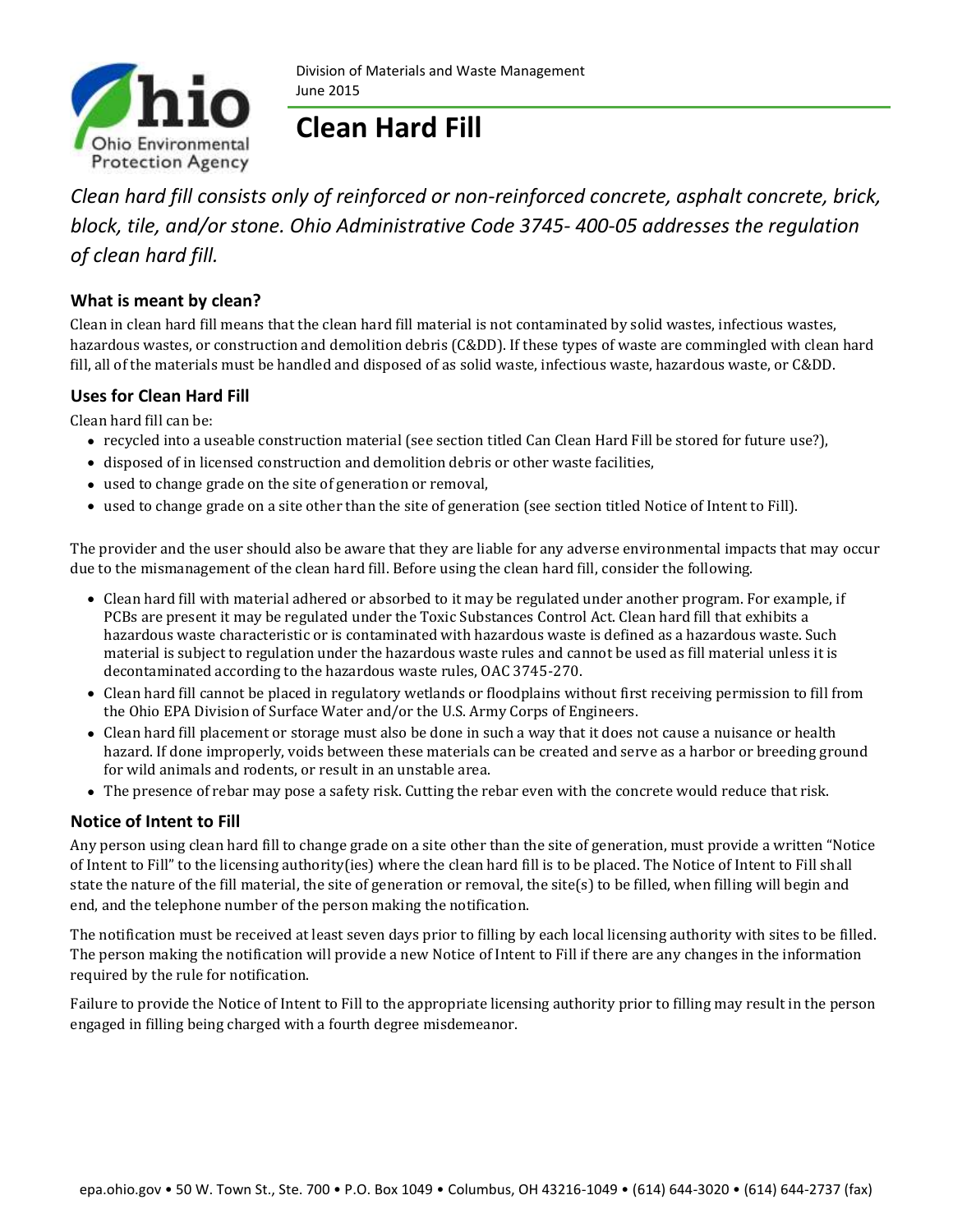## **Clean Hard Fill**

## **Can clean hard fill be stored for future use?**

Clean hard fill can be stored for the purpose of recycling into a useable construction material. It must be stored for a period of *less than two years* and be retrievable and substantially unchanged. A pile adjacent to a construction materials processing facility can exist for longer than two years if clean hard fill material is added to and removed from the pile within a two-year period.

Clean hard fill can be temporarily stored for *more than two years*, or for another purpose, if it is held in such a manner that it remains retrievable and substantially unchanged, or if the site is licensed as a C&DD facility. Failure to meet either of these criteria is considered to be illegal disposal.

#### **Contact**

For more information, call your local health department, the Ohio EPA district office or the Division of Materials and Waste Management at (614) 644-2621.



#### **Central Office**

Lazarus Government Center 50 W. Town St., Suite 700 P.O. Box 1049 Columbus, OH 43215 (614) 644-3020

#### **Central District Office**

Lazarus Government Center 50 W. Town St., Suite 700 Columbus, OH 43215 (614) 728-3778 (800) 686-2330

#### **Northeast District Office**

2110 E. Aurora Rd. Twinsburg, OH 44087 (330) 963-1200 (800) 686-6330

**Northwest District Office**

347 N. Dunbridge Rd. Bowling Green, OH 43402 (419) 352-8461 (800) 686-6930

#### **Southeast District Office**

2195 Front Street Logan, OH 43138 (740) 385-8501 (800) 686-7330

**Southwest District Office** 401 E. Fifth St. Dayton, OH 45402 (937) 285-6357 (800) 686-8930

*Toll-free numbers are for citizens with questions or concerns about environmental issues. The regulated community should use the business line for routine business. Spills and emergencies should be reported to (800) 282-9378.*

#### *For Questions and Answers on Clean Hard Fill*

*https://ohioepa.custhelp.com/app/answers/list/st/5/kw/clean hard fill/page/1/sno/0/ session/*

*L3RpbWUvMTY1NDg2NTk3Ni9nZW4vMTY1NDg2NTk3Ni9zaWQvZlV5a1ROU25oRUR0M XdwZnZIU20yOU0xTnFaelI4eGl5TXoyZjd6TUx5YXY5WEJXcVdJNSU3RXpWVW9lZ2hSVzF 1eFpTQl9RZFZlY0VnTE5DekF4JTdFWkpSNTdVSTJLdGQxakFUaVgzVDByU00lN0V6Njg0e GJMVWJBMENRJTIxJTIx/search/1*